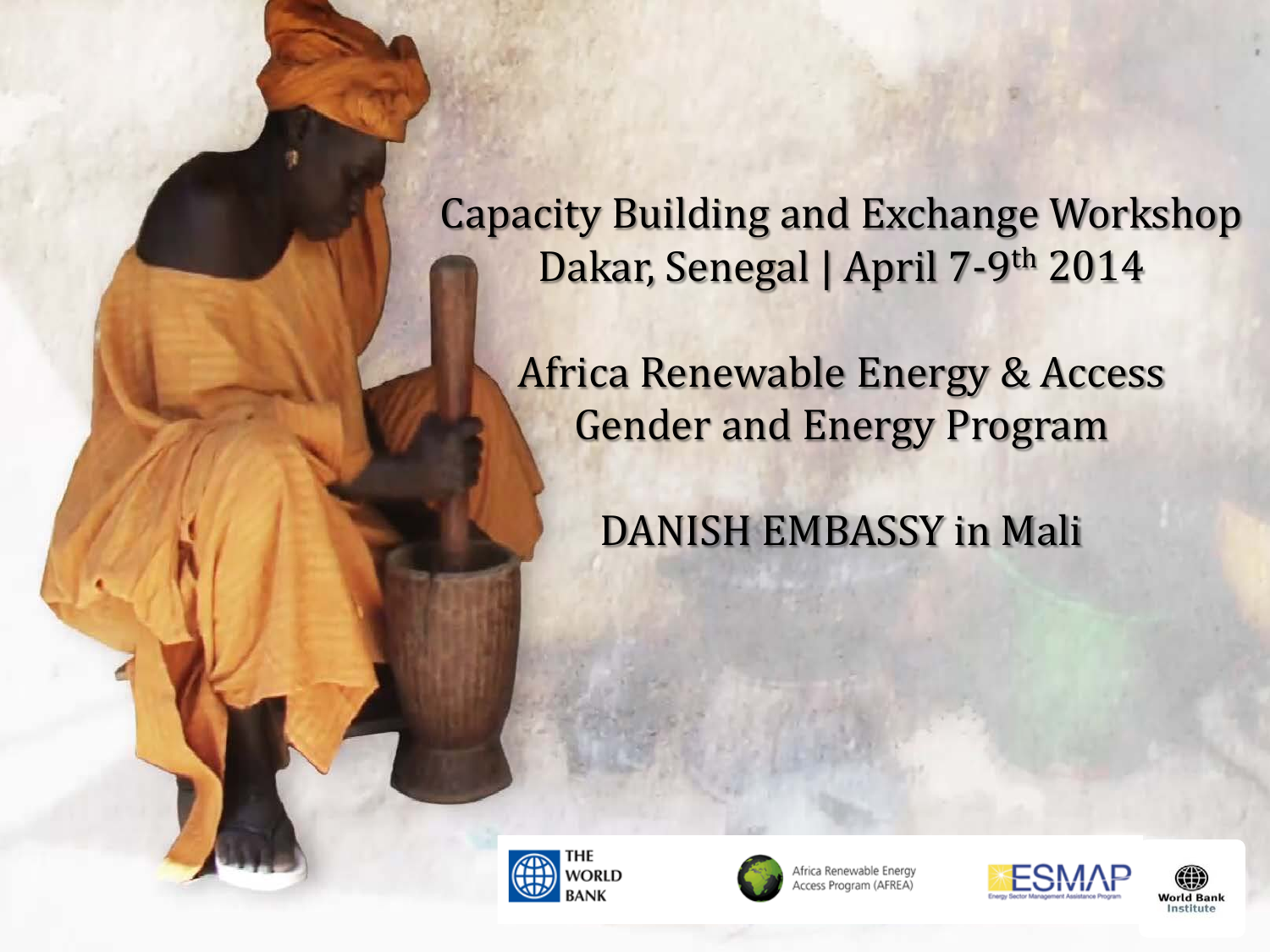#### **Danish Embassy experiences in renewable energy**

- **a. Implementation of a strategy for biofuel promotion in Mali (2006-2012)**
- **b. Feasibility Project of resources in renewable energy in Mali (2008-2013)**
- $\triangleright$  Wind and solar resources mapping,
- $\triangleright$  Estimation of agricultural residues for energy purposes
- $\triangleright$  Analyse the potential of sustainable production of a bioethanol made from cassava.
- **c. Feasibility of electricity production from household waste**

#### **Further work**

- **The new project implementation (2017-2021) related to climate change is in design with sustainable natural resources management aspects.**
- **An exploration of:** 
	- **natural resources governance , in particular land and water sustainable management could best serve to improve climate change adaptation.**
	- **renewable energy and gender equality, can ensure women's rights access to energy services**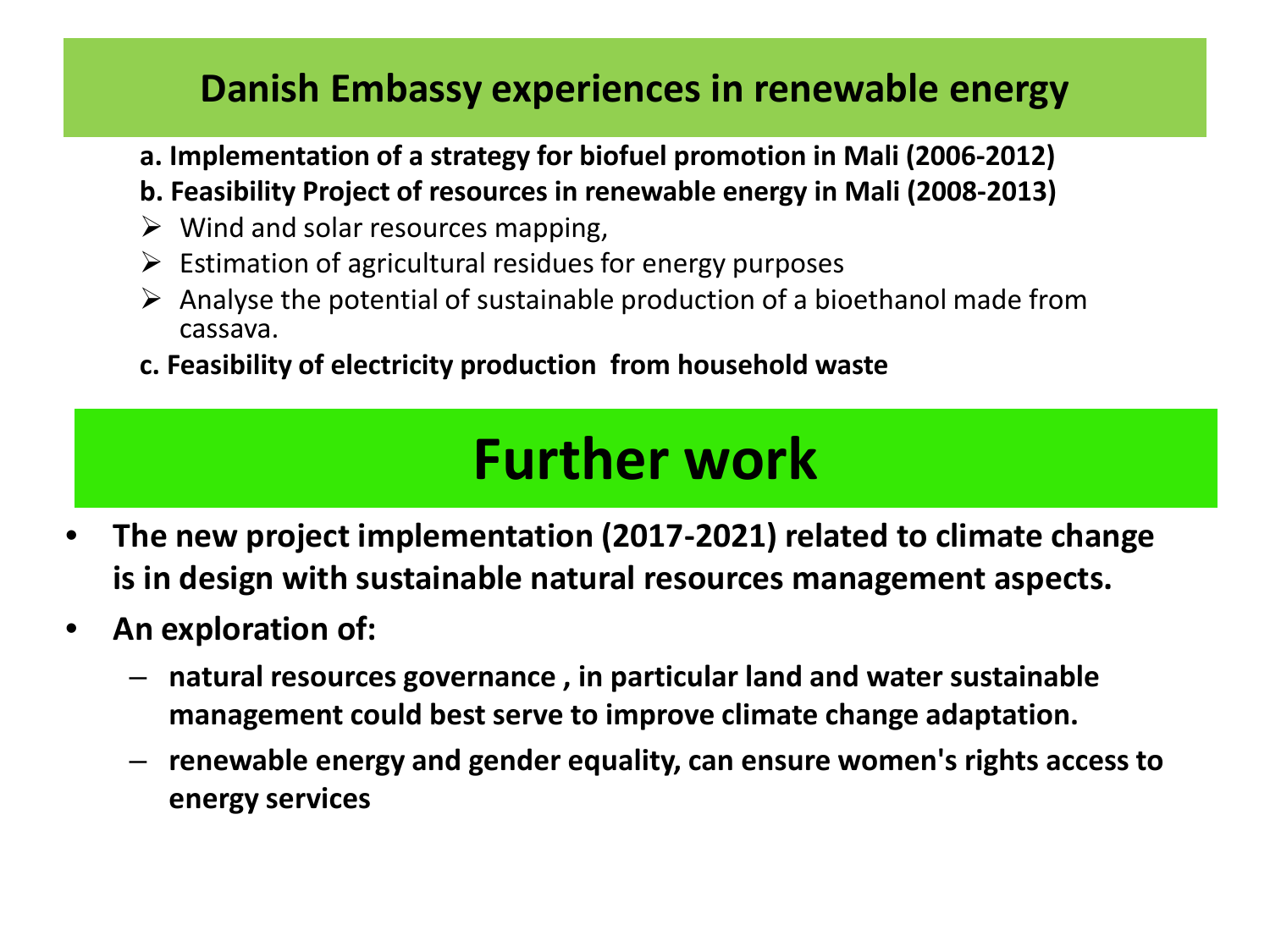### **What Guidance Do You Need?**

- How identify recognise the range of services which poor people, particularly women want, need and have a right to;
- Key factor for gender mainstreaming in energy project;
- How identify and recognize women energy needs at home, at work and in the community;
- A gender and rights analysis for access to energy services providing.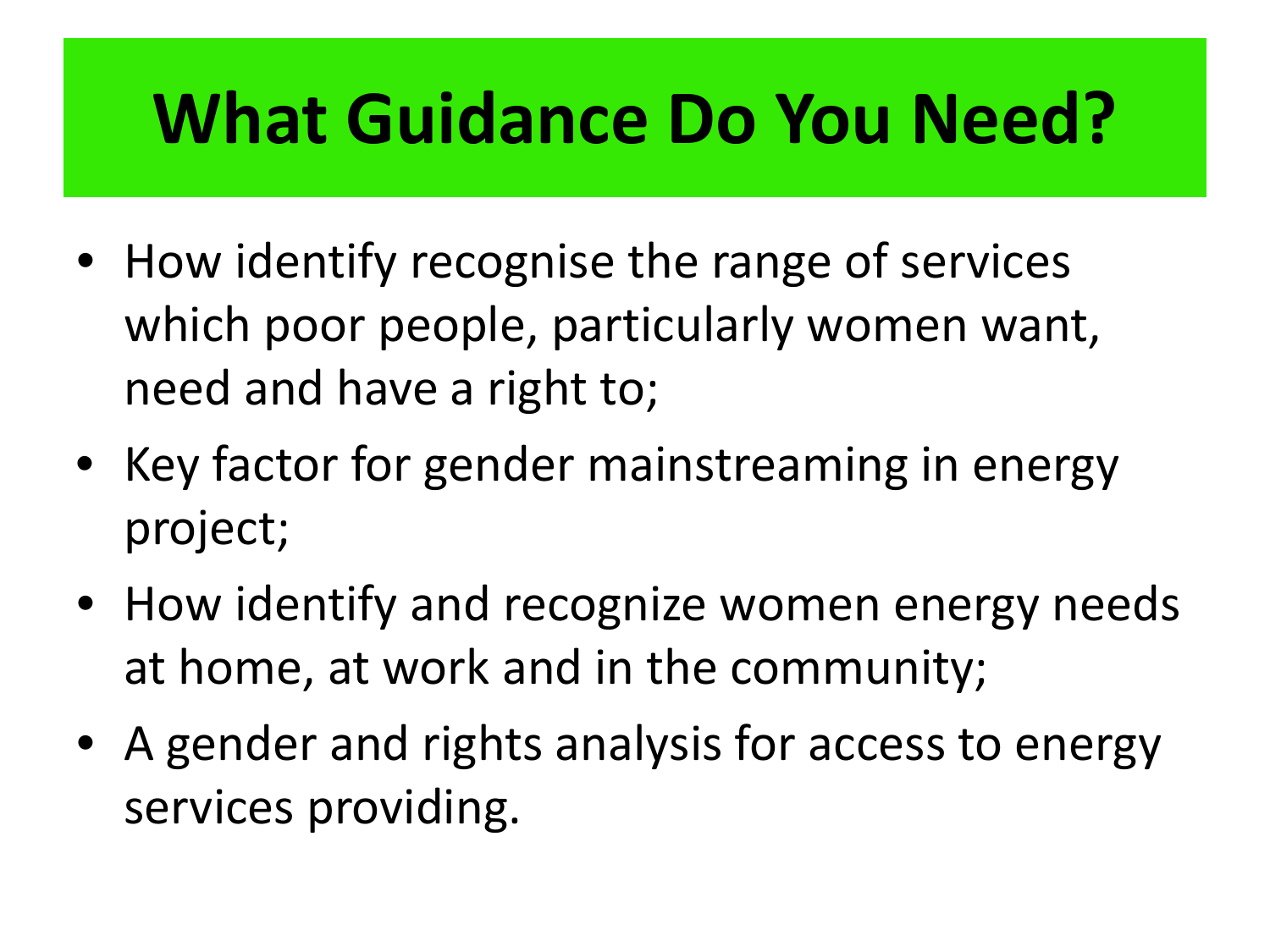# Field of Jatropha plants in Mali

*Field of Jatropha plants in Mali Woman collecting Jatropha seeds from living Jatropha hedge for soap making*